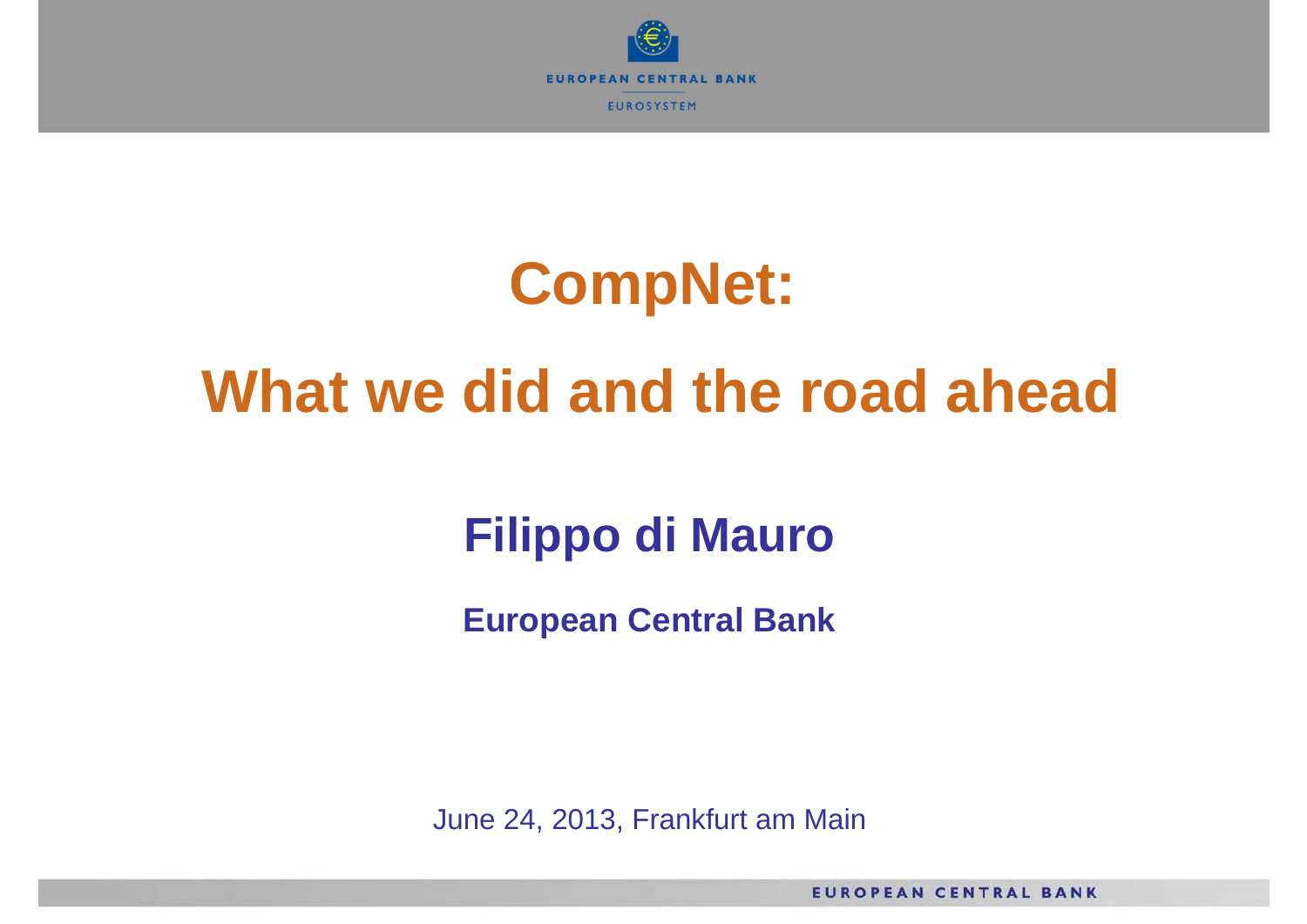## **CompNet interactions**

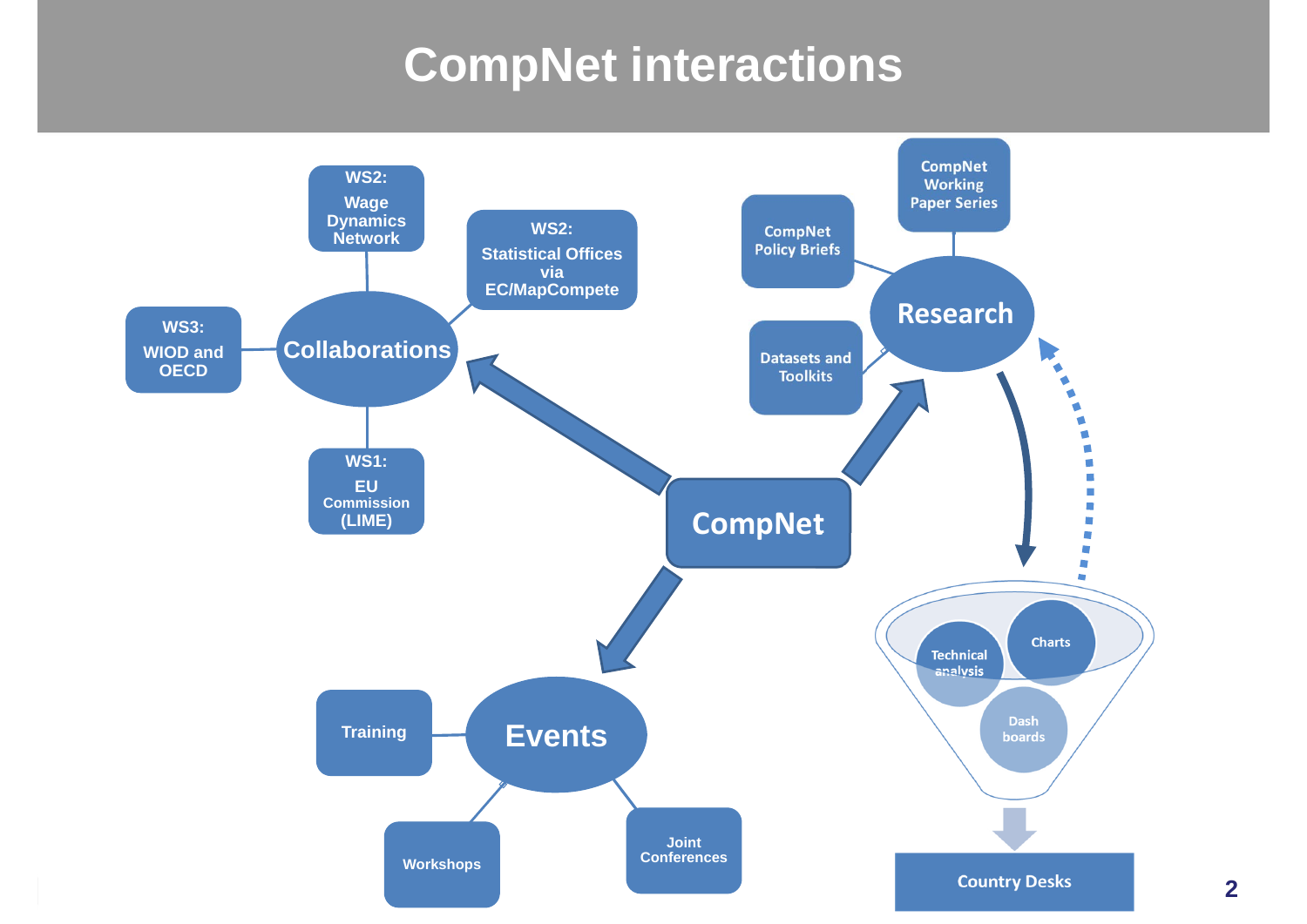#### **Most recent developments**

#### **1) Main broad research question remains focused:**

→ What are the drivers of competitiveness for EU countries and firms? and how do **they relate to policy outcomes?**

#### **2) Ultimate objective**

 **Ensure that our holistic approach (macro-micro-cross border) will enrich** research and guide/deepen the policy debate (interaction with country desks) at **the EU level**

#### **3) Spillovers of our analysis on many ongoing debates/research**

- **a) credit constraints**
- **b) SMEs**
- **c) role of services**
- **d) wage dynamics (Wage Dynamics Network)**

#### **4) Will give you <sup>a</sup> brief account by individual workstream**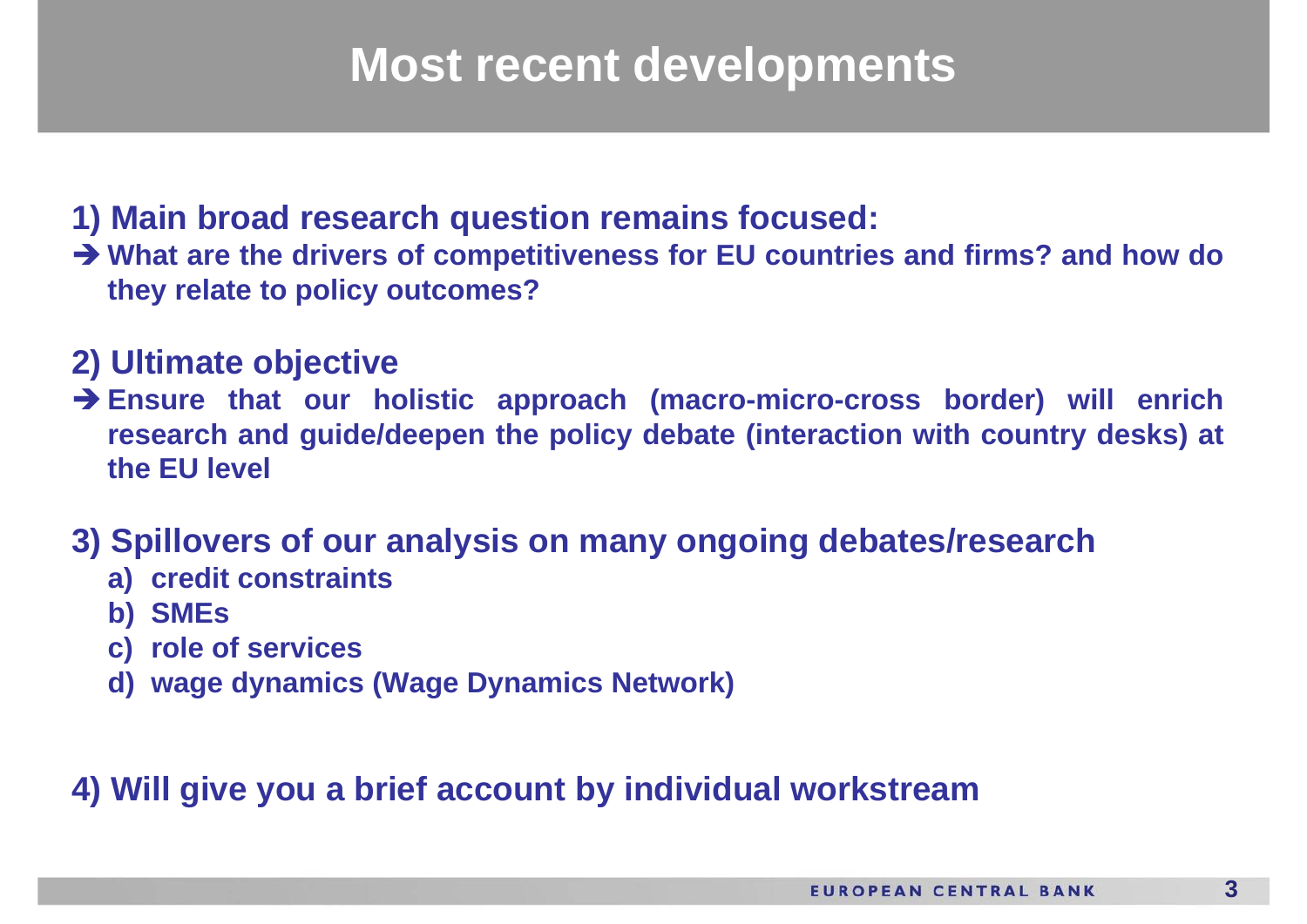## **WS1 approach**

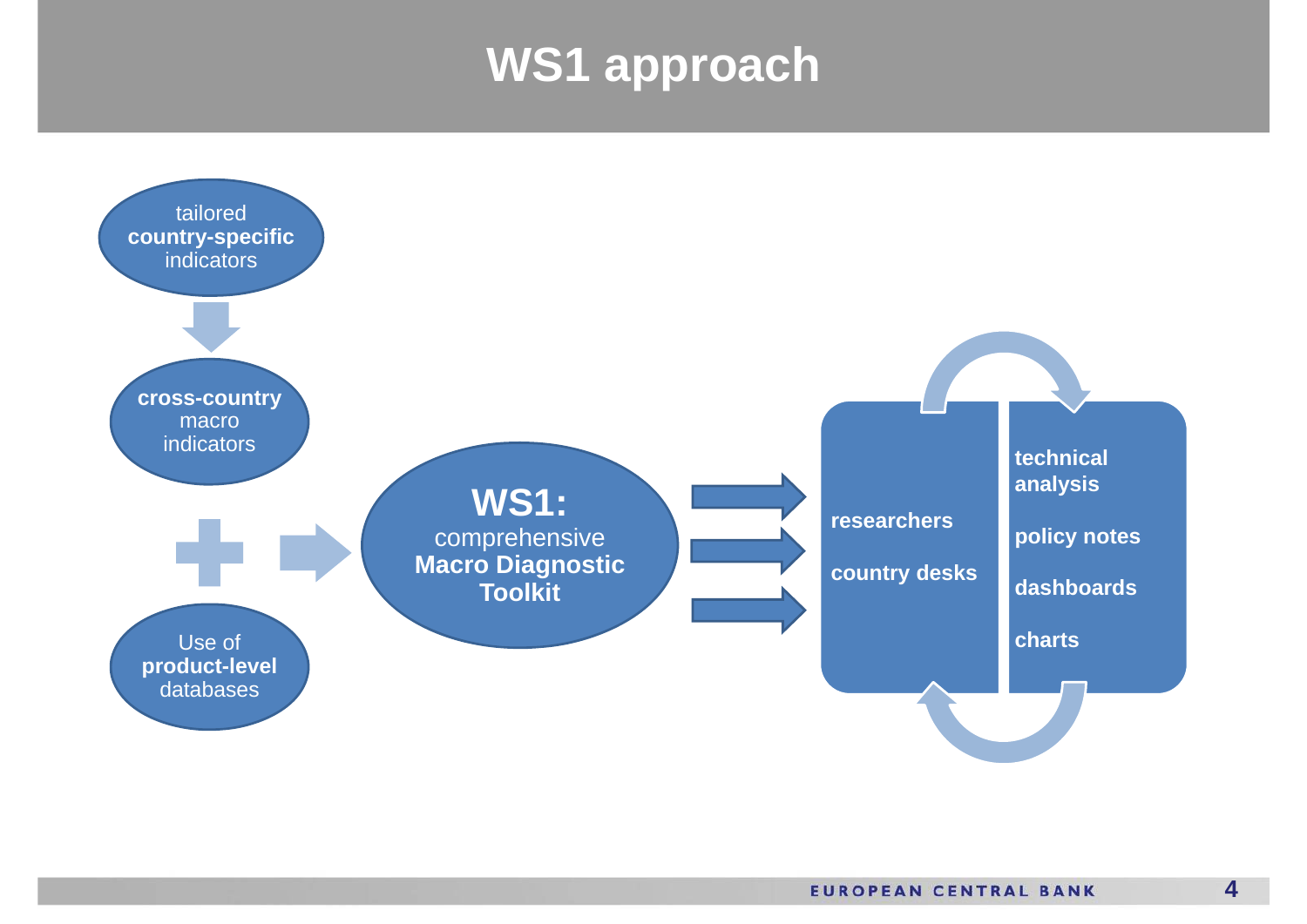## **WS1 indicators (ready and in pipeline)**

#### **1) Price and non-price competitiveness**

- •**Decomposition of trade balance in price/non-price driven**
- $\bullet$ **Trade-weighted national unit labour costs**
- •**Alternative HCIs based on trade in services and on value-added weights**
- •**Quality-adjusted trade shares and export prices**

#### **2) In-depth analysis of product and geographical markets**

- $\bullet$ **Shift-share analysis**
- $\bullet$ **Extensive margins**
- •**Sectoral specialisation in exports of services**
- •**Measures of technological specialisation (imports and exports)**
- $\bullet$ **Export sophistication index based on network analysis**
- $\bullet$ **Barometer of competitive pressure from third countries**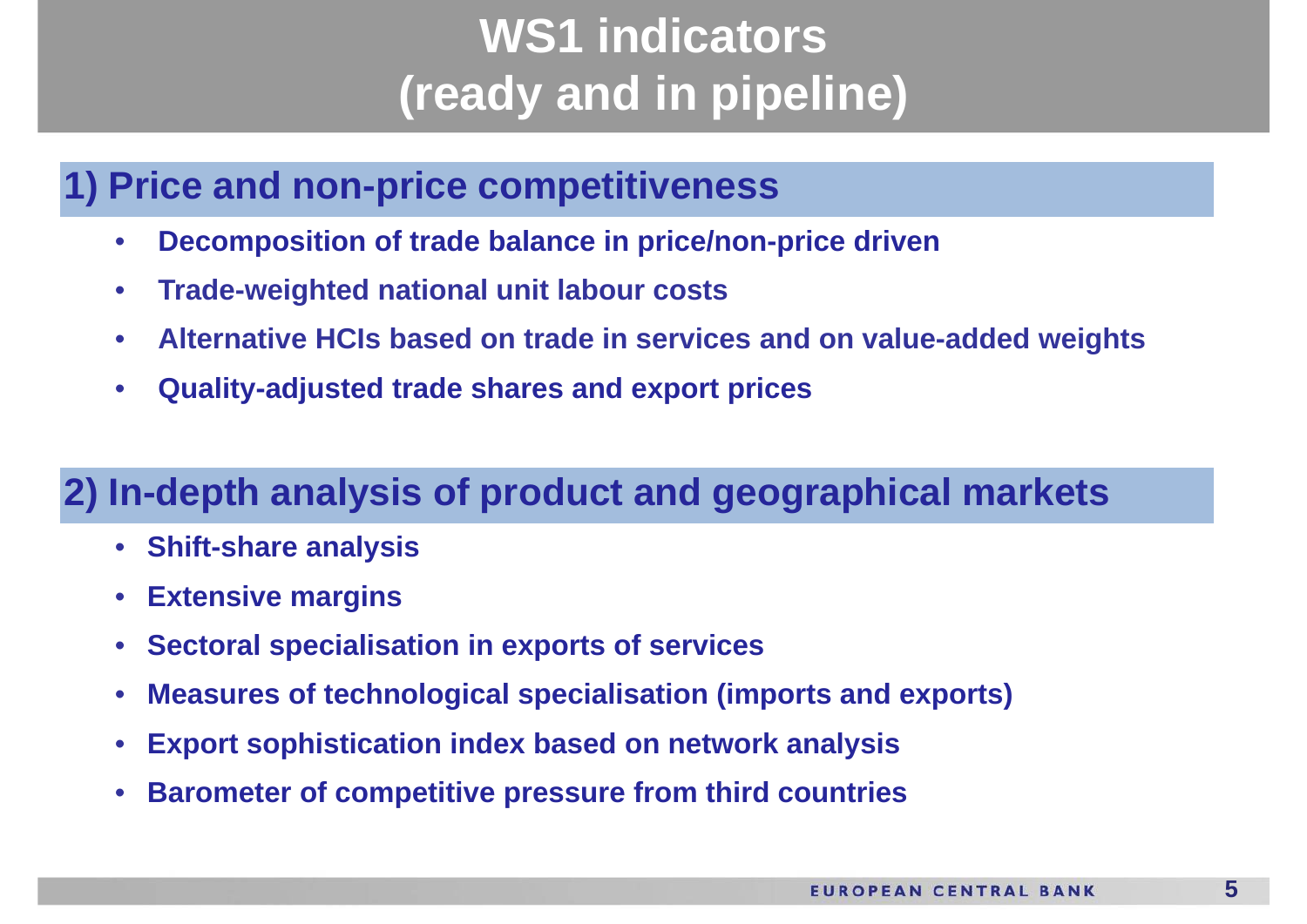## **WS2 approach**

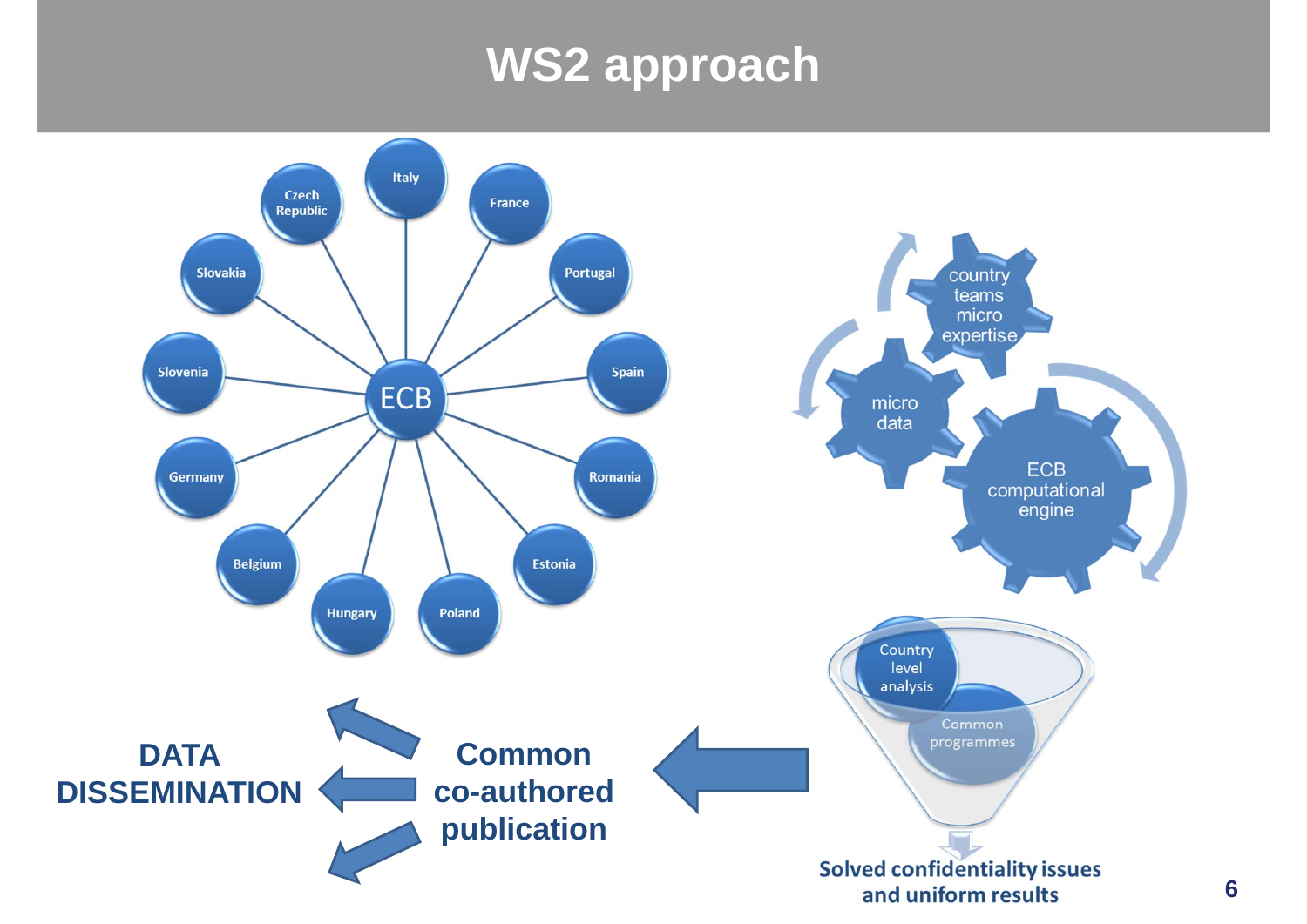#### **WS2 original contribution**

**Data coverage: 13 EU countries, pre and post-crisis time dimension, 60 NACE sectors (incl. manufacturing, construction, services)**

| <b>Country Coverage (Country responsible)</b>                 | <b>Time horizon</b> |
|---------------------------------------------------------------|---------------------|
| <b>BE</b> (Emmanuel Dhyne, Catherine Fuss)                    | 1996-2011           |
| <b>CZ</b> (Kamil Galuscak)                                    | 2002-2011           |
| <b>DE</b> (Elena Biewen, Sven Blank)                          | 1997-2010           |
| <b>EE</b> (Jaanika Merikyll)                                  | 1995-2011           |
| <b>ES</b> (Paloma López, Antonio Rodriguez, Patrocinio Tello) | 1995-2011           |
| <b>FR</b> (Antoine Berthou, Charlotte Sandoz Dit Bragard)     | 1995-2007           |
| <b>HU</b> (Péter Harasztosi)                                  | 2003-2010           |
| <b>IT</b> (Matteo Bugamelli, Leandro Daurizio)                | 2002-2011           |
| <b>IT-ISTAT</b> (Roberto Monducci, Stefania Rossetti)         | 2001-2008           |
| PL (Jan Hagemejer)                                            | 2002-2011           |
| PT (João Amador, Luca David Opromolla, Ana Cristina Soares)   | 2006-2009           |
| <b>RO</b> (Bogdan Chiriacescu)                                | 2003-2011           |
| SI (Urska Cede, Andreja Lenarcic)                             | 1995-2011           |
| <b>SK</b> (Tibor Lalinský)                                    | 2000-2011           |
| <b>EFIGE</b> (Giorgio Barba Navaretti, Emanuele Forlani)      | 2001-2008           |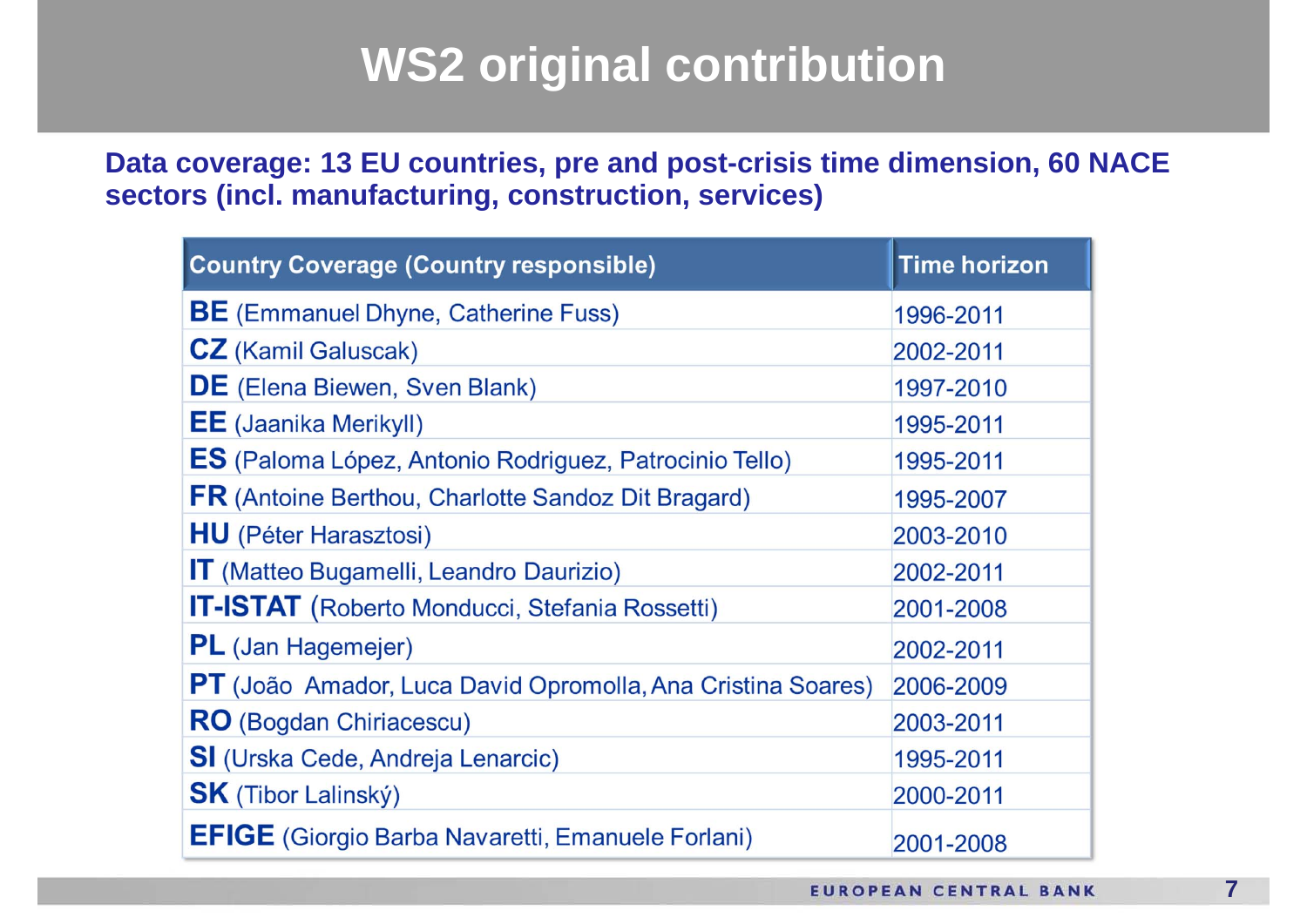## **As costs rise, returns increase faster for the most productive firms…**

**(1995-2011)**



**8**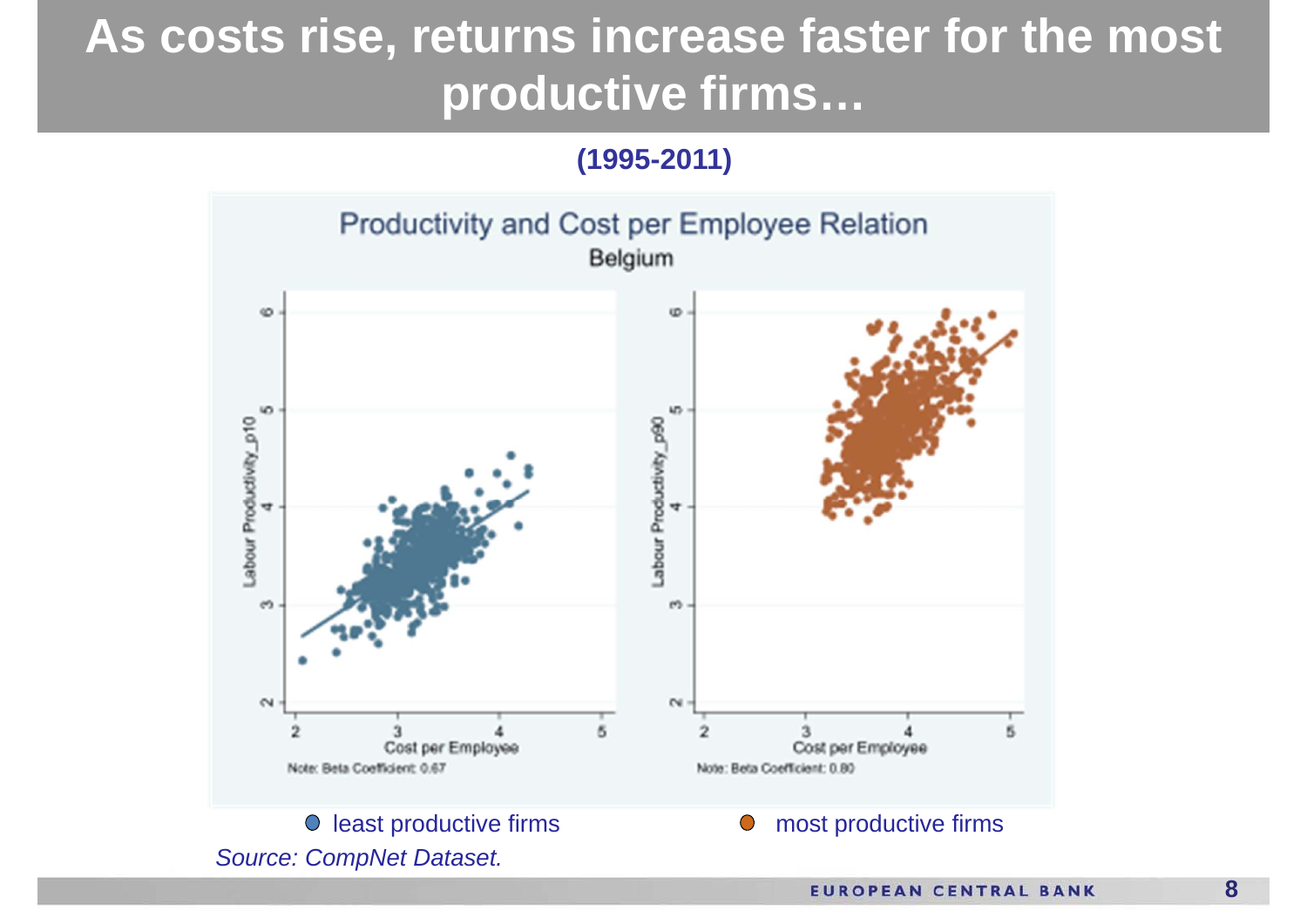#### **WS3 approach**

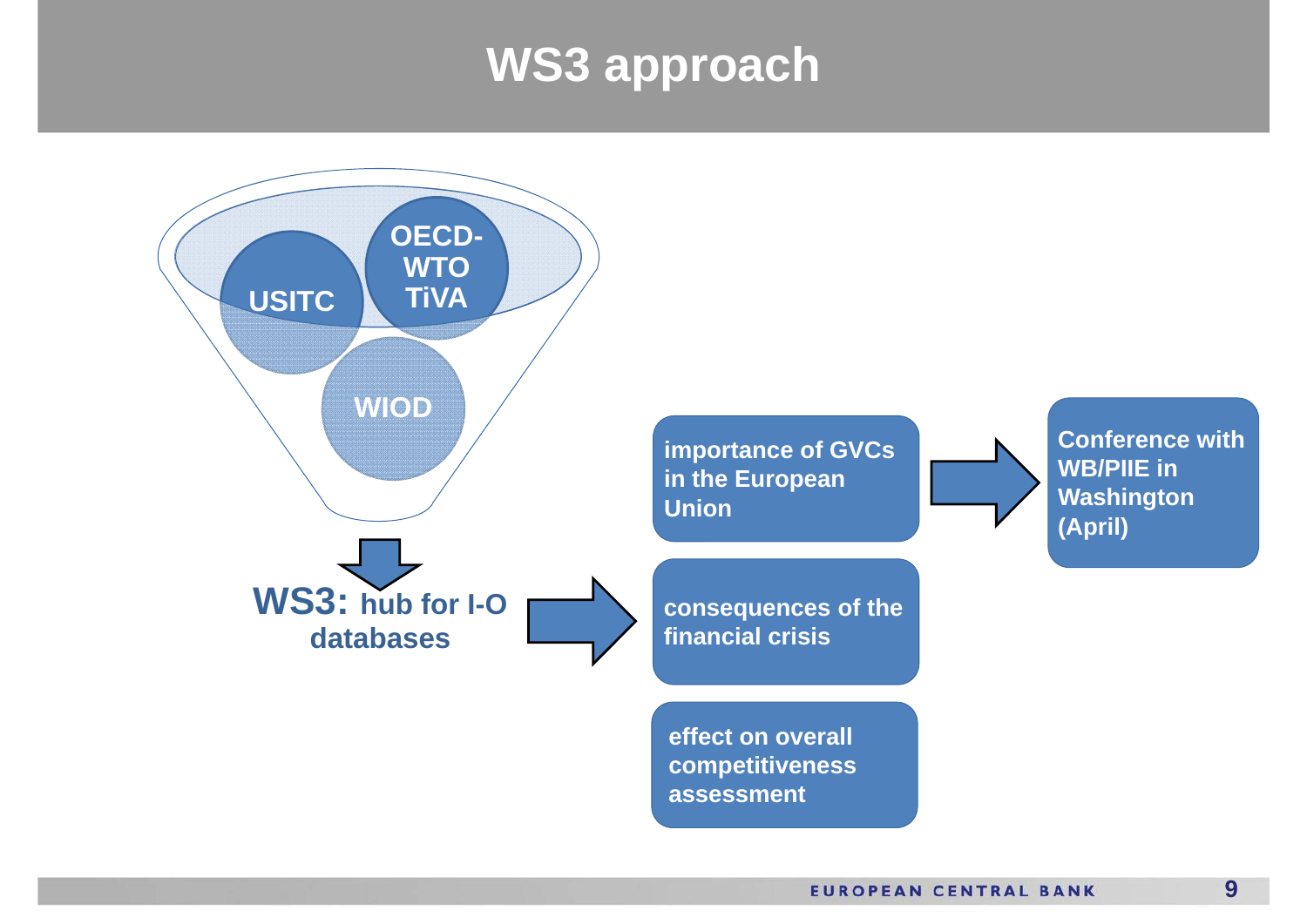## **Way ahead (1): WS2 research timeline**

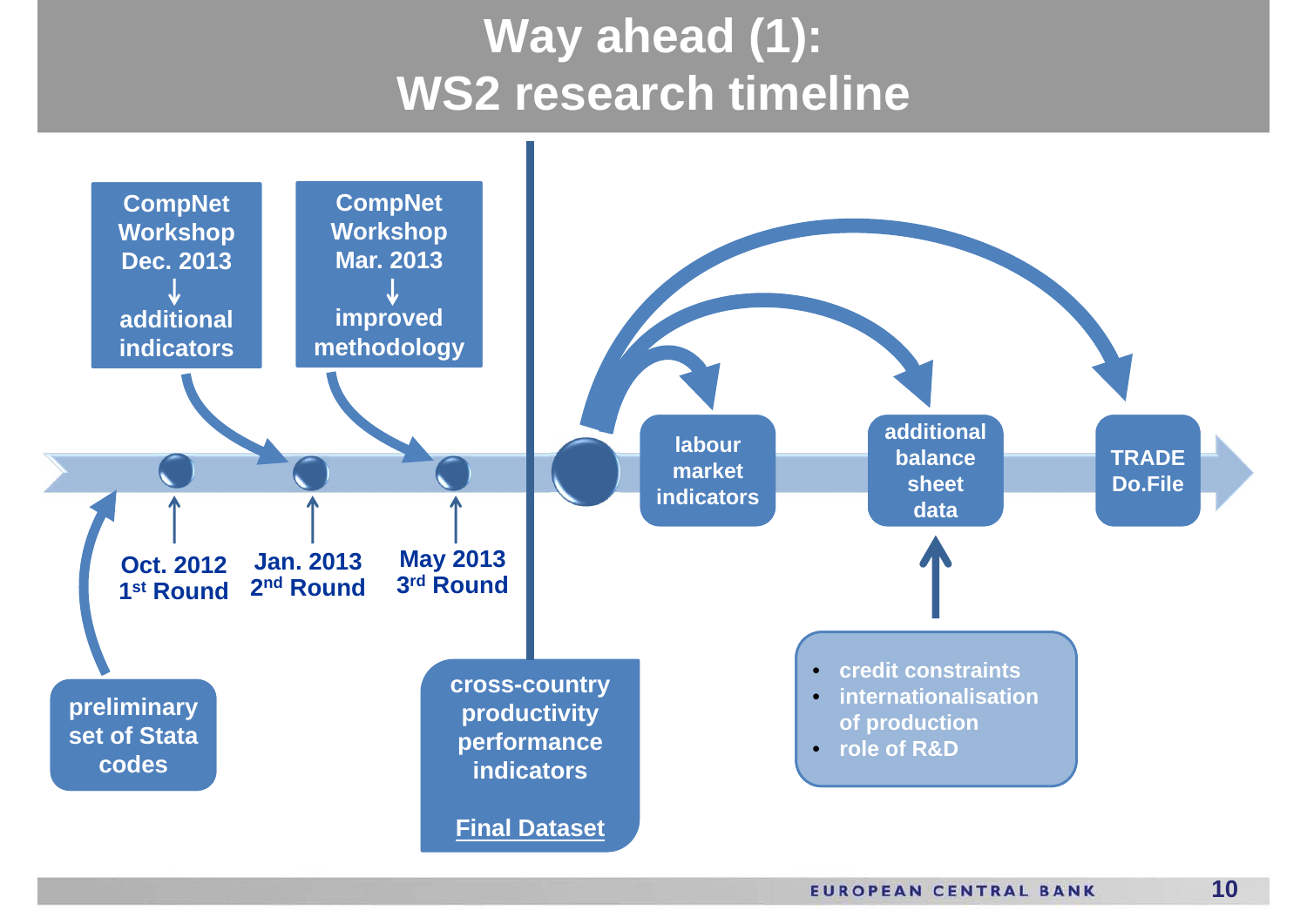## **Way ahead (2): Improve external communication**

- $\bullet$  **Intense activity presenting CompNet work** in the last three months (13 interventions/presentations: MPC, ECB EB, Brussels Economic Forum…)
- $\bullet$  **Satisfactory record of publication in the ECB/CompNet WPS:**
	- **5** published, **6** papers accepted,**15** currently under review
- $\bullet$  **Little activity in the** CompNet Policy brief (1 published, one under review)

**→ Still we have to produce more and particularly to ensure that our work is better recognised and utilised…**

**→ First priority…**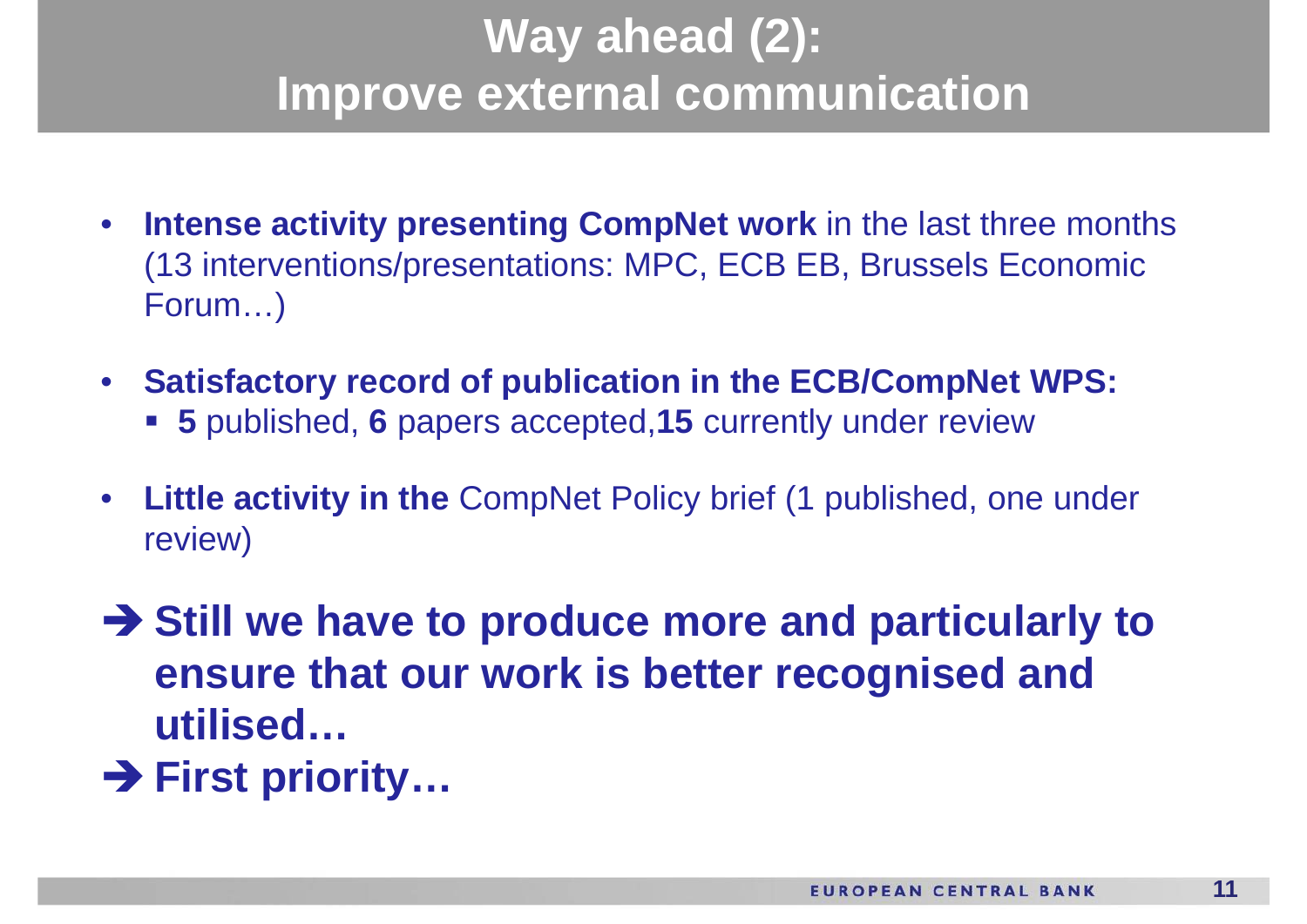# **Way ahead (3):**

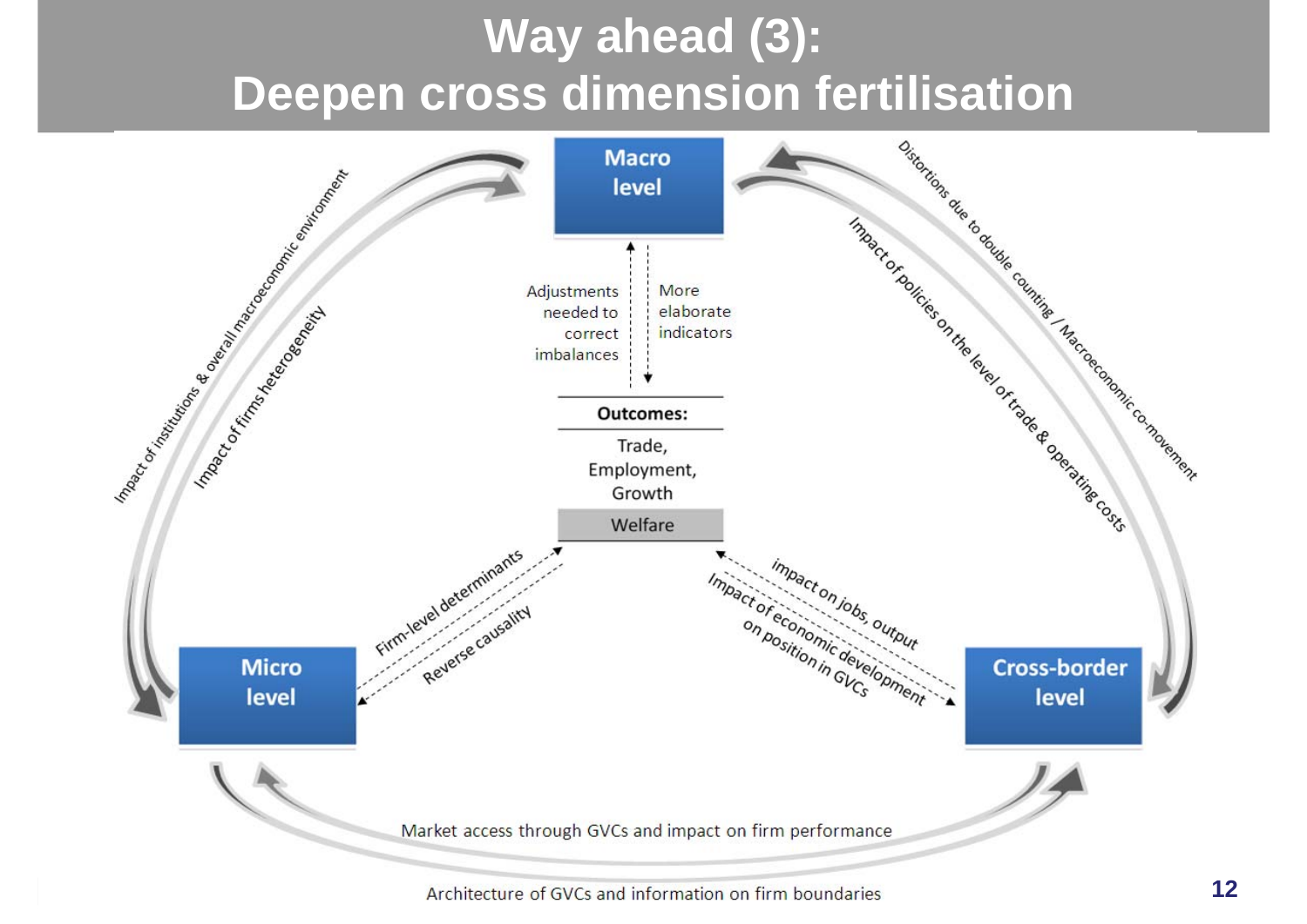## **We are doing great and we are going to have a very fruitful workshop!**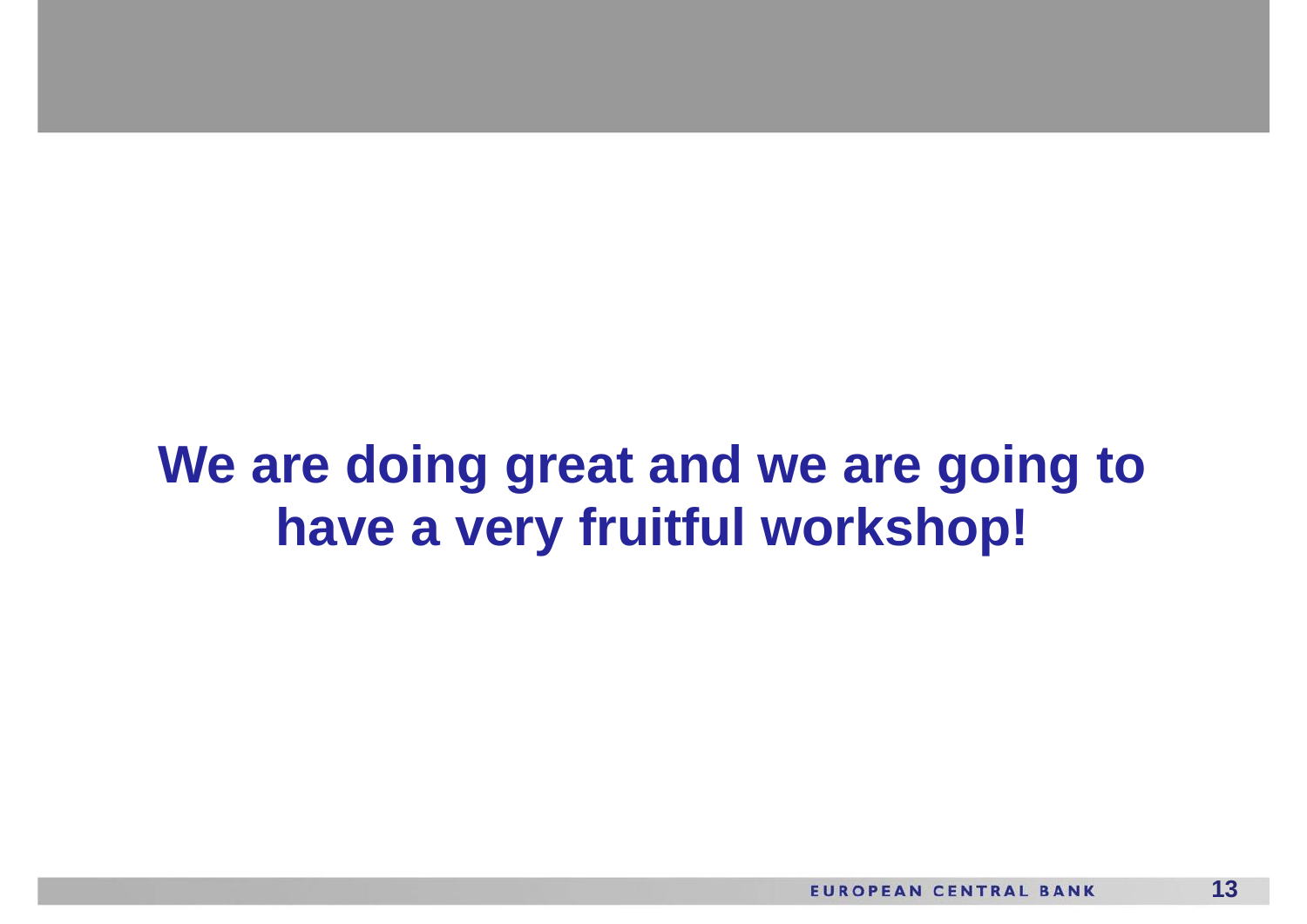#### **Reserve slides**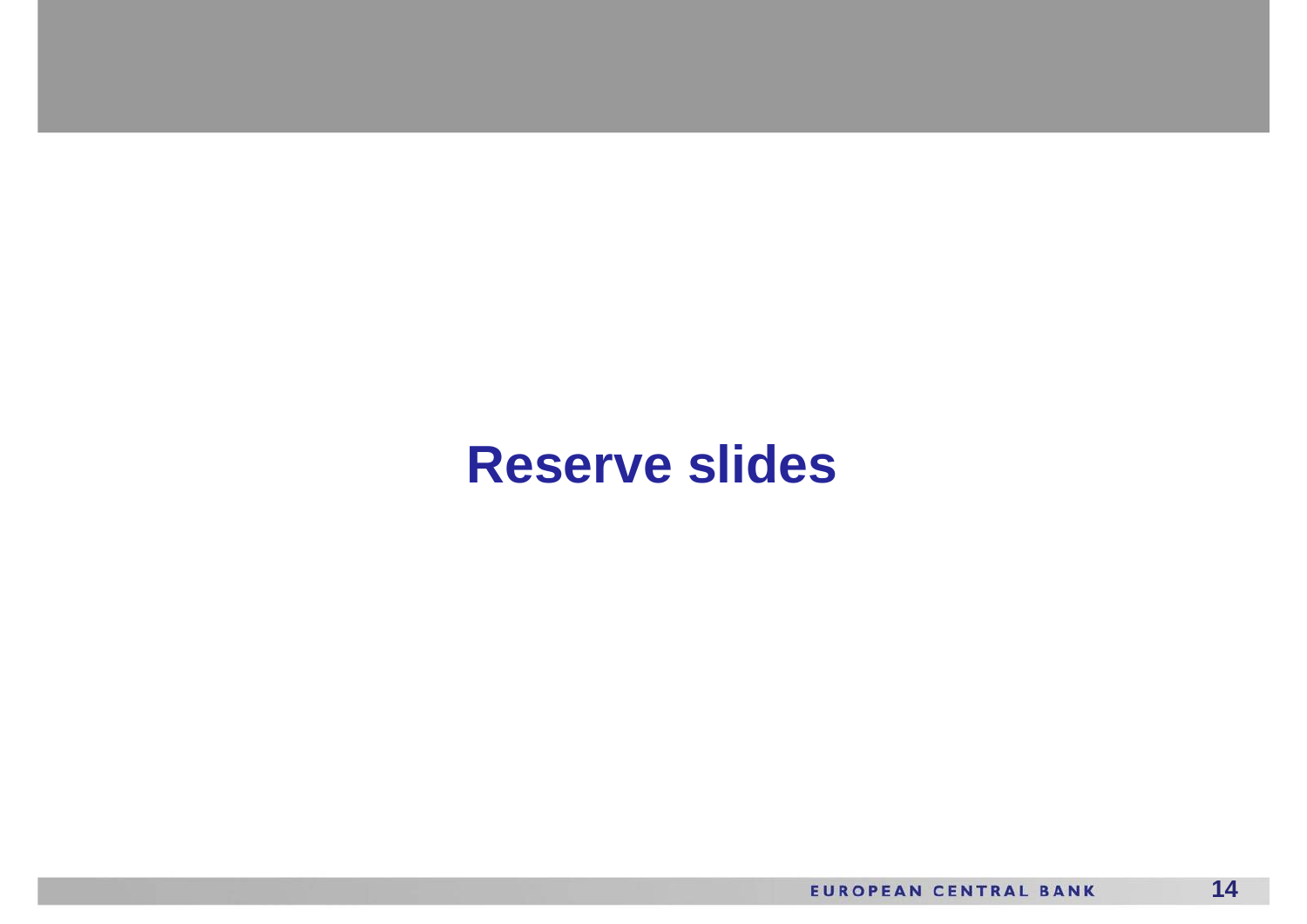#### **Increasing visibility of CompNet Research**

#### **Presentations on CompNet since the workshop in Dublin**

- $\bullet$ The EU Central Banks Competitiveness Research Network *(Banque de France Meeting, Paris, June, 21)*
- $\bullet$ The EU Central Banks Competitiveness Research Network *(INSEE seminar, Paris, 2013-06-20)*
- $\bullet$ Structural reforms and the role of CompNet research *(Brussels Economic Forum, June 19)*
- •CompNet: Focus and Value Added *(Heads of Research meeting, Helsinki, June, 14)*
- $\bullet$ CompNet - WDN Synergies *(WDN Survey 3rd wave, Frankfurt am Main, June, 05)*
- $\bullet$  Global Value Chains: Implications for the Assessment of Competitiveness *(Advisory Trade Council Roundtable, European University Institute, Florence, June, 05)*
- $\bullet$ CompNet: First-year results *(TEN meeting, Brussels, June, 03)*
- $\bullet$ CompNet Interim Report *(ECB Monetary Policy Committee seminar, May, 28)*
- •CompNet Micro Founded Competitiveness Indicators *(ECB DED Seminar, Frankfurt am Main, May, 02)*
- • National Competitiveness, Scalability of International Value Chains and Location of Production *(Joint Event Compnet-PIIE-World Bank, Washington, DC, April,16)*
- •The Competitiveness Research Network *(Istat seminar, Rome, April, 08)*
- $\bullet$ CompNet: First-year results *(Banca d'Italia meeting, Rome, April, 05)*
- •CompNet: First-year results *(Executive Board meeting, Frankfurt am Main, March,19)*

**15**